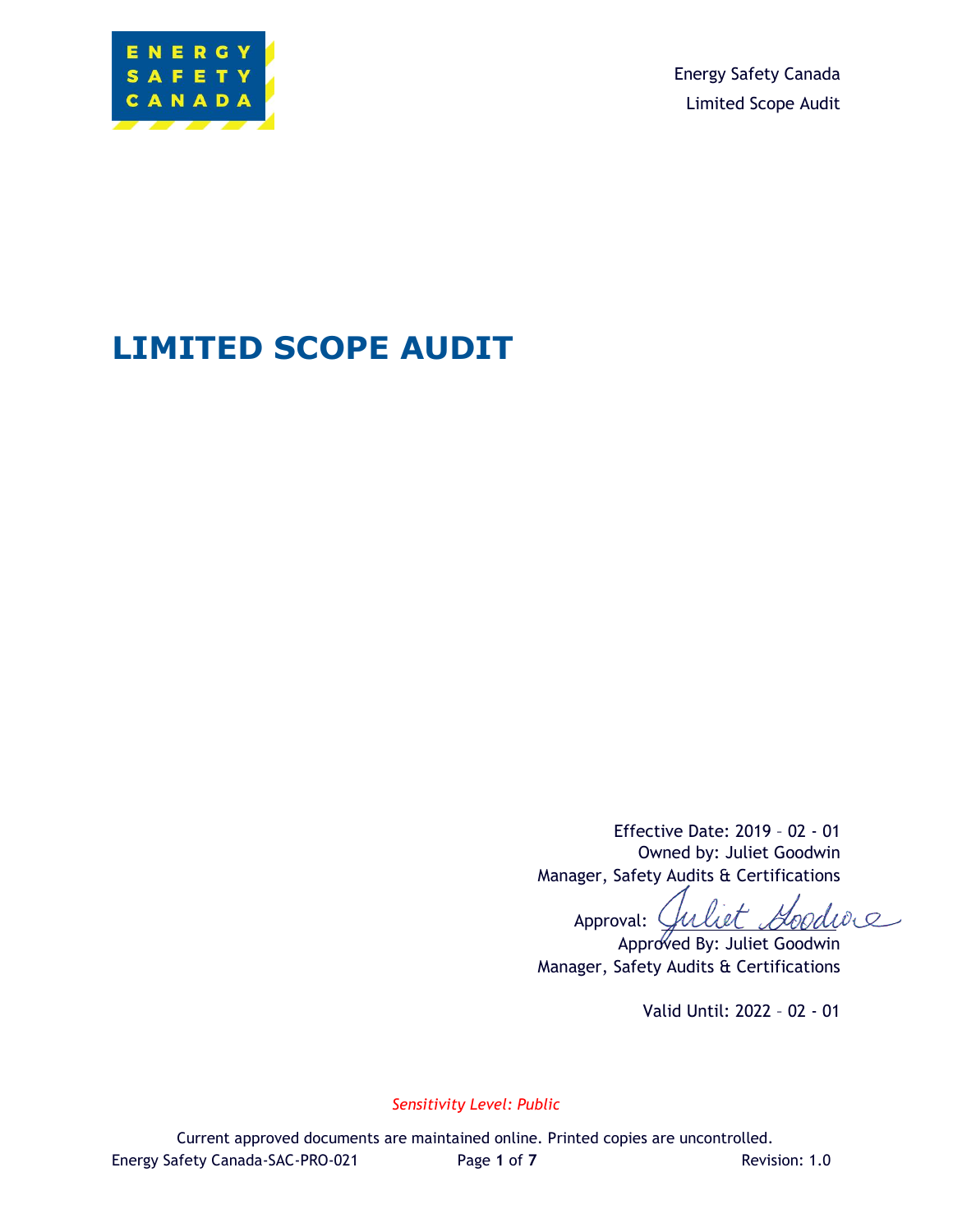

### **SUMMARY OF CHANGES**

This Summary shows:

- All changes from last approved and published document
- The location within the document where the changes have been made

| <b>Version</b> | Date                | Author(s)    | <b>Revision Notes</b>                                                                                                                                                                       |
|----------------|---------------------|--------------|---------------------------------------------------------------------------------------------------------------------------------------------------------------------------------------------|
| 1.0            | February 1,<br>2019 | Melissa Mass | This is the first revision of the Limited<br>Scope Audit. This revision brings the<br>Procedure template into alignment<br>with the templates used by the<br>Governing Documents Framework. |

Requirements changed in the new revision will be identified with a revision triangle beside it.

### **SUMMARY OF REVIEWERS**

The following people were involved in the review of this Procedure.

| <b>Name</b>    | <b>Position</b>                           |
|----------------|-------------------------------------------|
| Juliet Goodwin | Manager, Safety Audits and Certifications |
| Justin Degagne | Program Manager, Training                 |
| SA&C Team      | Subject Matter Experts (SME)              |
|                |                                           |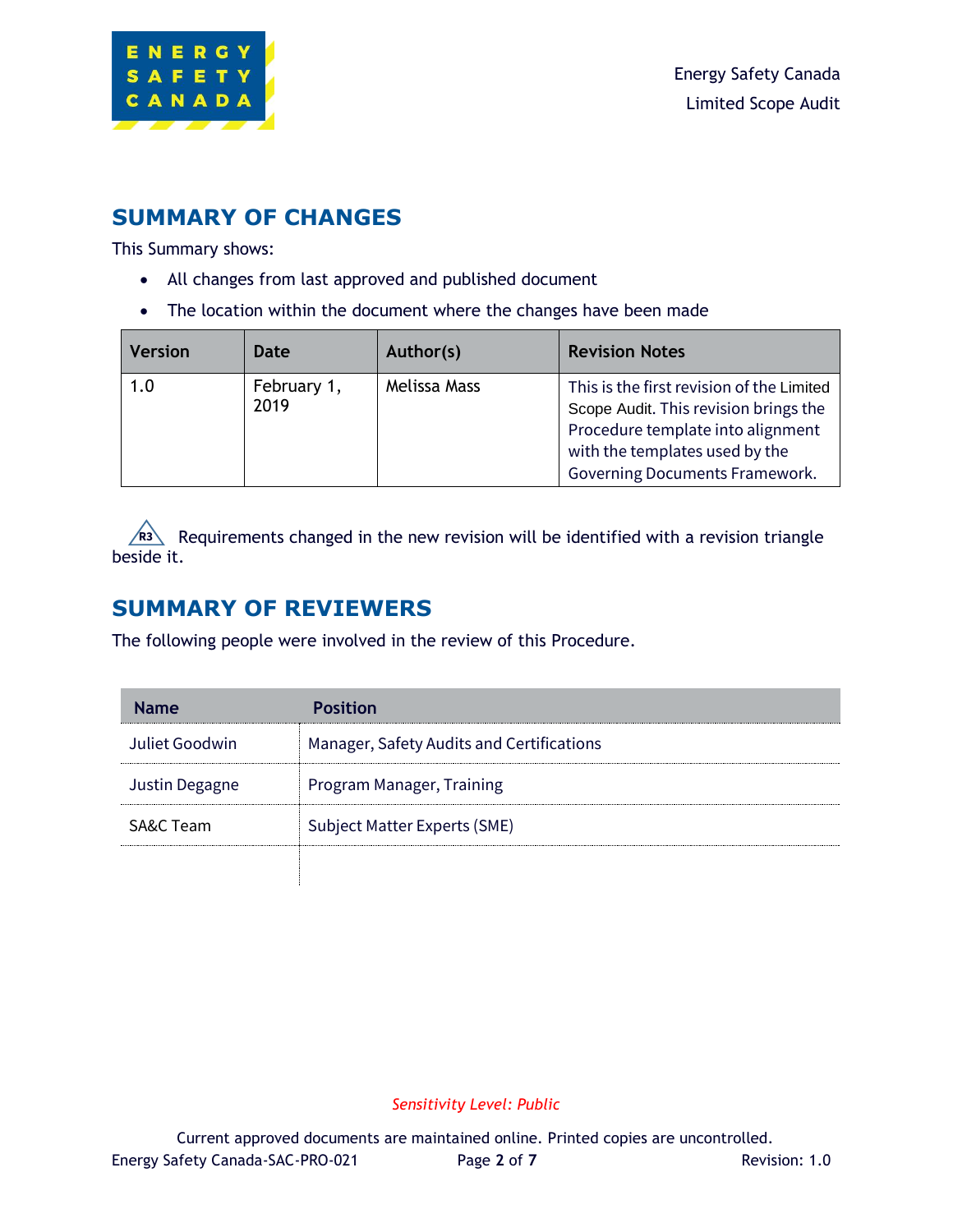

### **TABLE OF CONTENTS**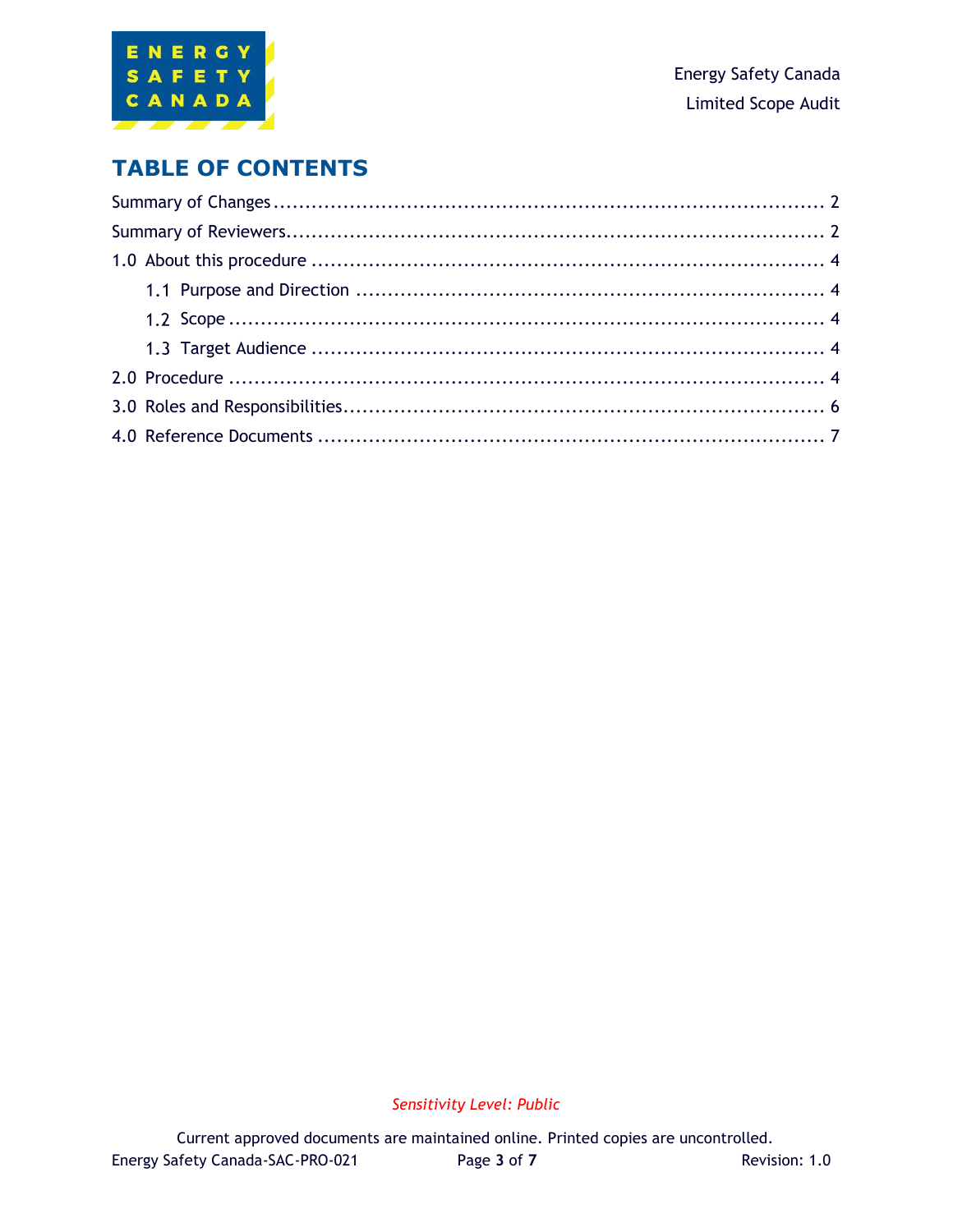

### **1.0 ABOUT THIS PROCEDURE**

#### $1.1$ **Purpose and Direction**

Where an external auditor conducting a certification or recertification audit of an employer's health and safety management system identifies deficiencies that will cause the employer to not achieve 80% overall or at least 50% in each element, the employer may be eligible to apply for a Limited Scope Audit.

A limited scope audit is an audit that is conducted only on deficient areas of an employer's health and safety management system. Limited scope audits have two objectives:

- To produce focused and measurable improvements in an employer's health and safety management system
- To offer an employer with minor system deficiencies the opportunity to achieve certification without repeating the entire audit process

Deficient SECOR assessments are not eligible for a Limited Scope Audit. $1$ 

#### $1.2$ **Scope**

An employer whose audit does not meet Energy Safety Canada's scoring standard for certification may be eligible if the original external audit achieved an overall score of 70-79% or one or more audit elements scoring below 50%.

#### $1.3$ **Target Audience**

The target audience for this document is all Energy Safety Canada personnel in any work location. This includes Employers and Auditors.

### **2.0 PROCEDURE**

- $2.1$ The auditor who conducted the original audit must advise Energy Safety Canada as soon as possible if an opportunity exists for an employer to be considered for a Limited Scope Audit.
- $2.2$ The auditor must complete the audit and submit a completed audit report to Energy Safety Canada for Quality Assurance (QA) review to facilitate the next steps in the Limited Scope Audit.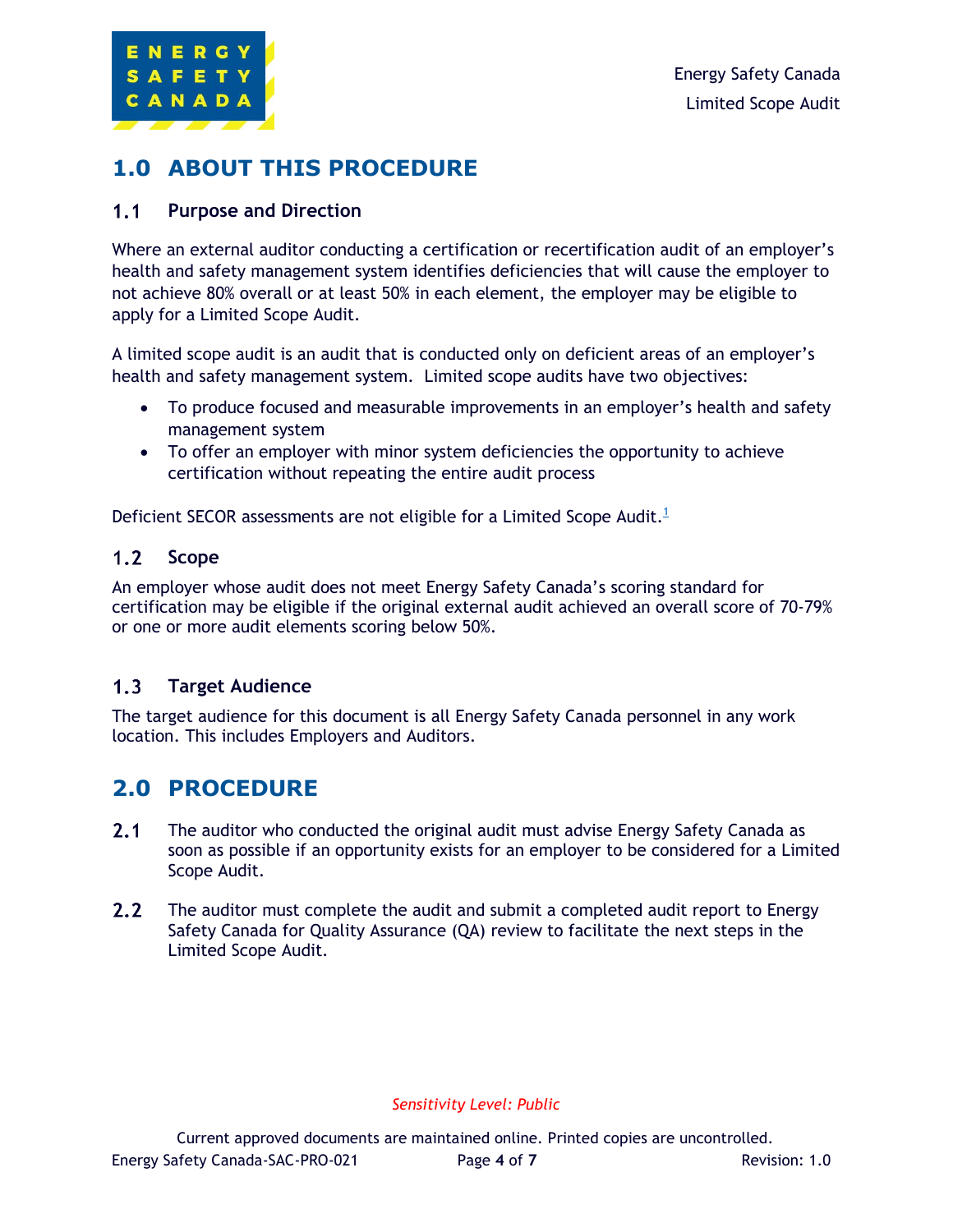

- $2.3$ Energy Safety Canada will review the audit report as soon as possible, with consideration given to the extent of the employer's system deficiencies and the timelines allowed.
- $2.4$ Energy Safety Canada will verify the following criteria before approving a Limited Scope Audit:
	- The employer's original audit must have achieved an overall score of 70-79%,  $\bullet$ or one or more elements scored below 50%
	- The required corrections to the identified deficiencies in the employer's  $\bullet$ health and safety management system are actionable by the employer within the limited time available and given the proposed scope of the re-audit
	- The scope of the proposed Limited Scope Audit must be sufficient to evaluate whether the deficient areas have been corrected
	- The audit instrument used for the Limited Scope Audit is the same as the one used for the original audit
- $2.5$ Limited Scope Audits must be conducted by a certified auditor external to the employer. This certified auditor does not have to be the original auditor.
- $2.6$ The Limited Scope Audit must be completed within 135 days of the last day of on-site gathering activities of the original audit. The maximum number of days for on-site data gathering activities is 45 days and is included in the 135-day timeline.
- $2.7$ The auditor must submit the completed Limited Scope Audit report to Energy Safety Canada for audit QA review within 21 days of completing their onsite data gathering activities.
	- $\bullet$ The Limited Scope Audit report must be completed by revising the original audit file to change the audit scope to "Limited Scope", and the audit dates to reflect the new audit timelines
	- The Auditor will only evaluate the approved questions from the Limited Scope Action Plan
	- A Limited Scope note will be written under the original note, and the question  $\bullet$ score will be revised to reflect the new findings
	- The audit recommendations and Executive Summary, as outlined in the original audit report, must be updated to reflect the areas addressed through the limited scope audit process
- $2.8$ Employers will be issued a COR using the date of the original external audit if the Limited Scope Audit raises the original audit's overall score to the minimum standards of at least 80% overall, with no less than 50% in each element. The Limited Scope Audit must also pass the audit QA review.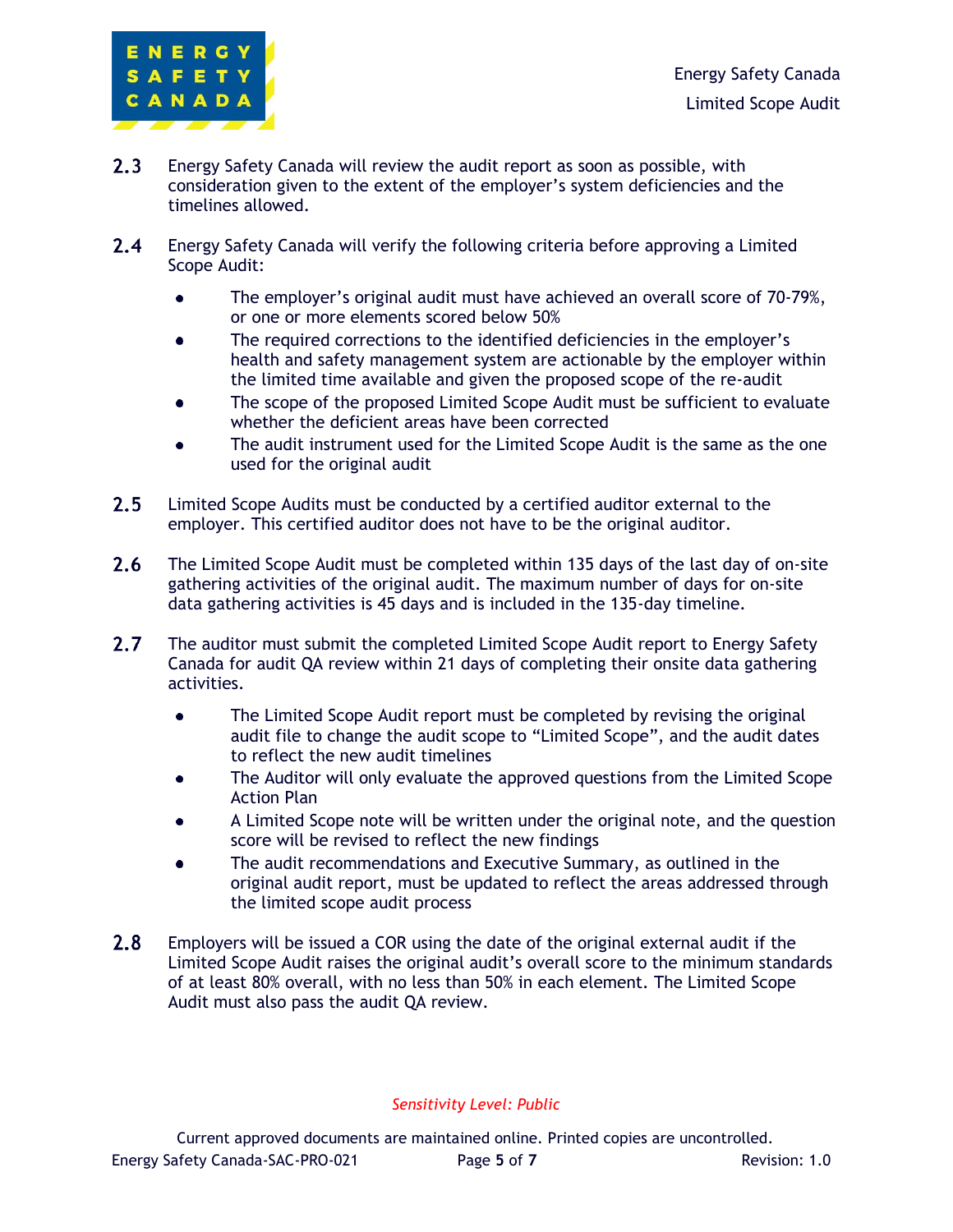

 $2.9$ Employers participating in a government rebate program may use the Limited Scope Audit to maintain eligibility for a refund if the original audit occurred on or prior to December 31 of the refund year.

## **3.0 ROLES AND RESPONSIBILITIES**

| Auditor                     | Advises Energy Safety Canada as soon as possible and before the audit<br>is written, if they identify a potential situation where an employer<br>will not meet the required audit score for certification and may be a<br>candidate for a limited scope audit<br>Fully completes the audit per the audit protocol requirements and<br>submits completed audit report to Energy Safety Canada in a timely<br>manner and within timeline requirements<br>Sends the audit file to Energy Safety Canada.                                                                                                                                                                                      |
|-----------------------------|-------------------------------------------------------------------------------------------------------------------------------------------------------------------------------------------------------------------------------------------------------------------------------------------------------------------------------------------------------------------------------------------------------------------------------------------------------------------------------------------------------------------------------------------------------------------------------------------------------------------------------------------------------------------------------------------|
| Employer                    | Decides to accept the failed audit or to go forward with the limited<br>$\bullet$<br>scope audit<br>Completes the Limited Scope Action Plan with assigned personnel and<br>target dates, and any other requested audit questions, and sends to<br>Energy Safety Canada for final approval<br>Completes action items<br>Hires Auditor to complete the limited scope audit<br>$\bullet$                                                                                                                                                                                                                                                                                                     |
| Limited<br>Scope<br>Auditor | Registers the limited scope audit<br>$\bullet$<br>Carries out the limited scope audit as per the audit plan within the<br>$\bullet$<br>required timelines<br>Submits the audit report to Energy Safety Canada for QA, and<br>completes any required revisions within the required timeframes                                                                                                                                                                                                                                                                                                                                                                                              |
| Energy<br>Safety<br>Canada  | Expedites the QA review of an audit that has been flagged as<br>$\bullet$<br>potentially eligible for a limited scope audit<br>Determines the eligibility of the employer for a limited scope audit<br>$\bullet$<br>Informs the employer directly of the option to complete a limited<br>$\bullet$<br>scope audit<br>Reviews and makes a final determination of the eligibility of the<br>employer for a limited scope audit in comparison to the employer's<br>plan<br>Determines in conjunction with the employer which audit questions<br>$\bullet$<br>will make up the limited scope audit<br>Determines in conjunction with the employer who will conduct the<br>limited scope audit |